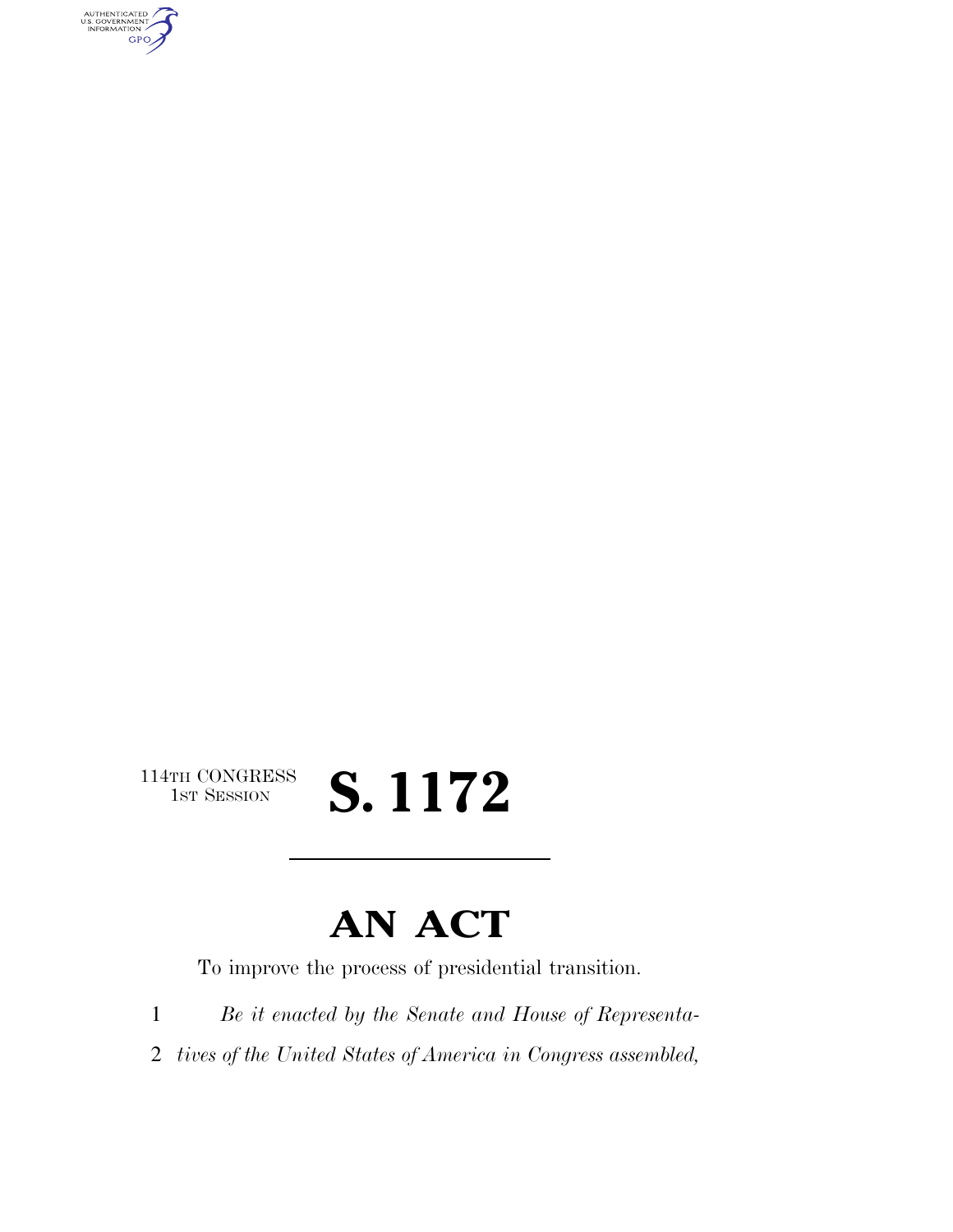## **SECTION 1. SHORT TITLE.**

 This Act may be cited as the ''Edward 'Ted' Kauf- man and Michael Leavitt Presidential Transitions Im- provements Act of 2015''. **SEC. 2. PRESIDENTIAL TRANSITION IMPROVEMENTS.**  (a) IN GENERAL.—The Presidential Transition Act of 1963 (3 U.S.C. 102 note) is amended— (1) by redesignating sections 4, 5, and 6 as sec- tions 5, 6, and 7, respectively; and (2) by inserting after section 3 the following: **''SEC. 4. TRANSITION SERVICES AND ACTIVITIES BEFORE ELECTION.**  13 "(a) DEFINITIONS.—In this section— 14 ''(1) the term 'Administrator' means the Ad- ministrator of General Services; ''(2) the term 'agency' means an Executive agency, as defined in section 105 of title 5, United States Code;  $\frac{1}{3}$  the term 'eligible candidate' has the mean-20 ing given that term in section  $3(h)(4)$ ; and ''(4) the term 'Presidential election' means a general election held to determine the electors of President and Vice President under section 1 or 2 of title 3, United States Code. ''(b) GENERAL DUTIES.—The President shall take such actions as the President determines necessary and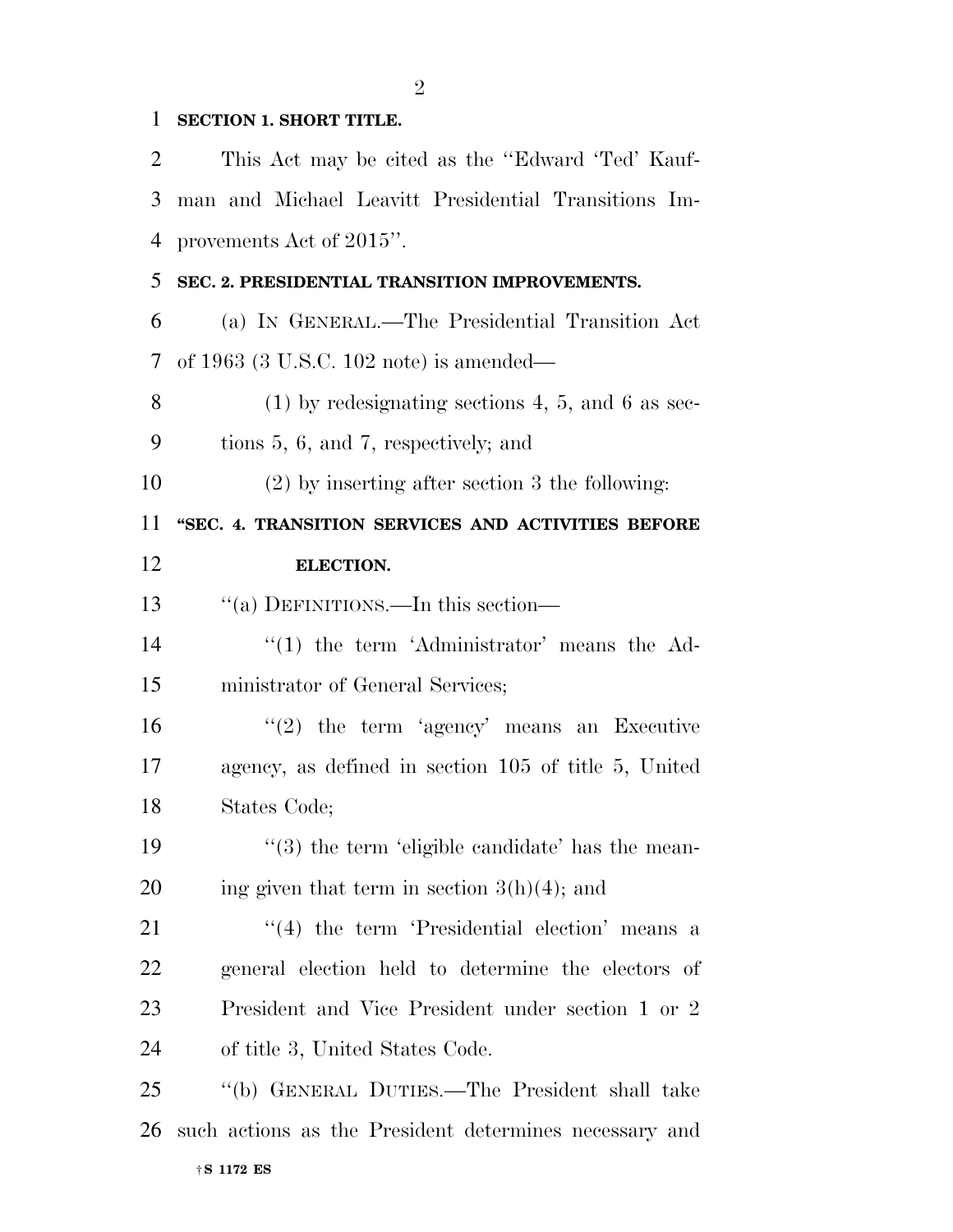appropriate to plan and coordinate activities by the Execu- tive branch of the Federal Government to facilitate an effi- cient transfer of power to a successor President, including by—

 ''(1) establishing and operating a White House transition coordinating council in accordance with subsection (d); and

 $\mathcal{S}$  ''(2) establishing and operating an agency tran- sition directors council in accordance with subsection (e).

 ''(c) FEDERAL TRANSITION COORDINATOR.—The Administrator shall designate an employee of the General Services Administration who is a senior career appointee to—

 ''(1) carry out the duties and authorities of the General Services Administration relating to Presi- dential transitions under this Act or any other provi-sion of law;

 ''(2) serve as the Federal Transition Coordi- nator with responsibility for coordinating transition planning across agencies, including through the agency transition directors council established under 23 subsection (e);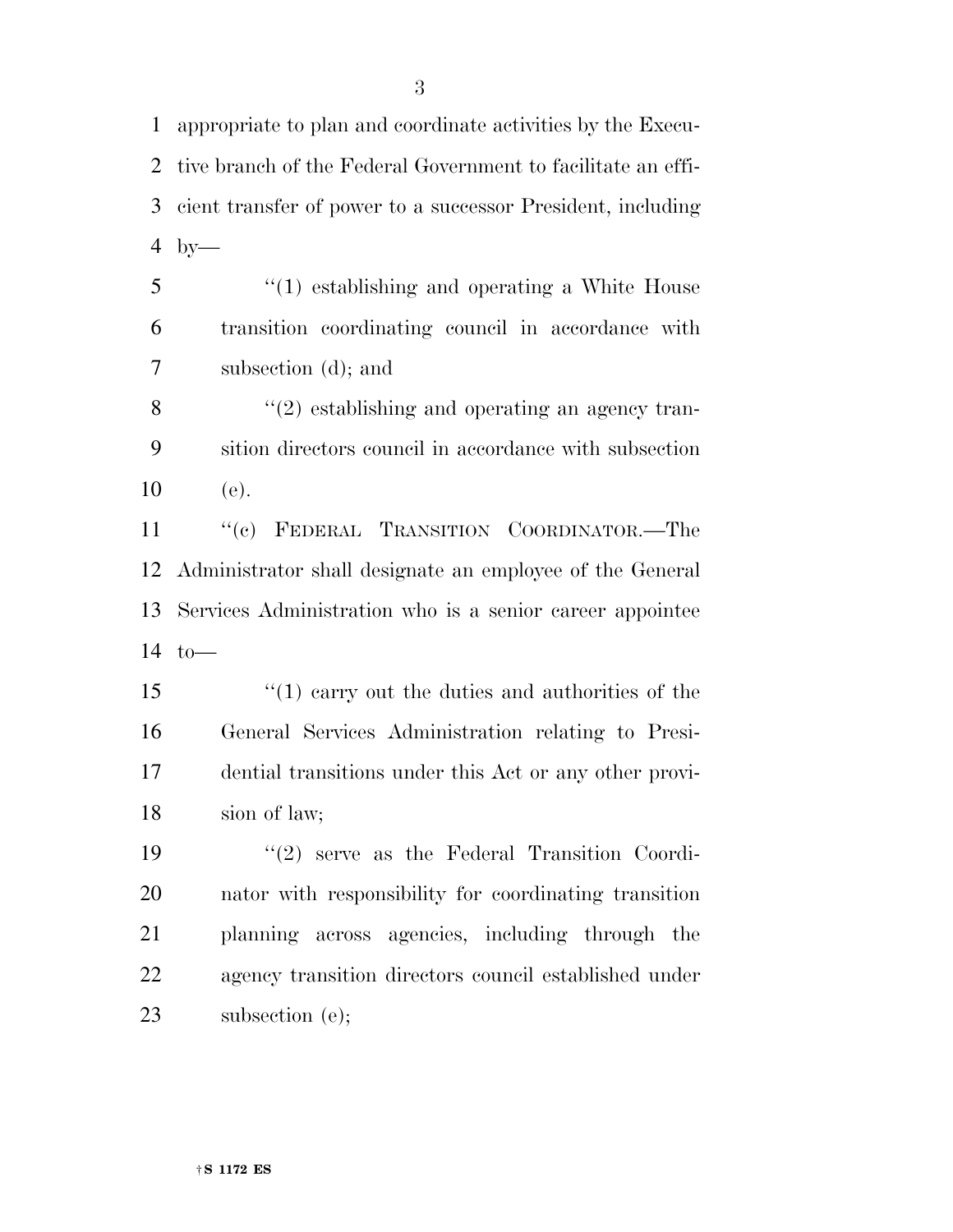| $\mathbf{1}$   | "(3) ensure agencies comply with all statutory         |
|----------------|--------------------------------------------------------|
| $\overline{2}$ | requirements relating to transition planning and re-   |
| 3              | porting; and                                           |
| $\overline{4}$ | $\cdot$ (4) act as a liaison to eligible candidates.   |
| 5              | "(d) WHITE HOUSE TRANSITION COORDINATING               |
| 6              | COUNCIL.—                                              |
| 7              | ESTABLISHMENT.—Not later<br>``(1)<br>than<br>6         |
| 8              | months before the date of a Presidential election, the |
| 9              | President shall establish a White House transition     |
| 10             | coordinating council for purposes of facilitating the  |
| 11             | Presidential transition.                               |
| 12             | "(2) DUTIES.—The White House transition co-            |
| 13             | ordinating council shall—                              |
| 14             | $\lq\lq$ provide guidance to agencies and the          |
| 15             | Federal Transition Coordinator regarding prep-         |
| 16             | arations for the Presidential transition, includ-      |
| 17             | ing succession planning and preparation of             |
| 18             | briefing materials;                                    |
| 19             | "(B) facilitate communication and infor-               |
| 20             | mation sharing between the transition rep-             |
| 21             | resentatives of eligible candidates and senior         |
| 22             | employees in agencies and the Executive Office         |
| 23             | of the President; and                                  |
| 24             | $\lq\lq$ (C) prepare and host interagency emer-        |
| 25             | gency preparedness and response exercises.             |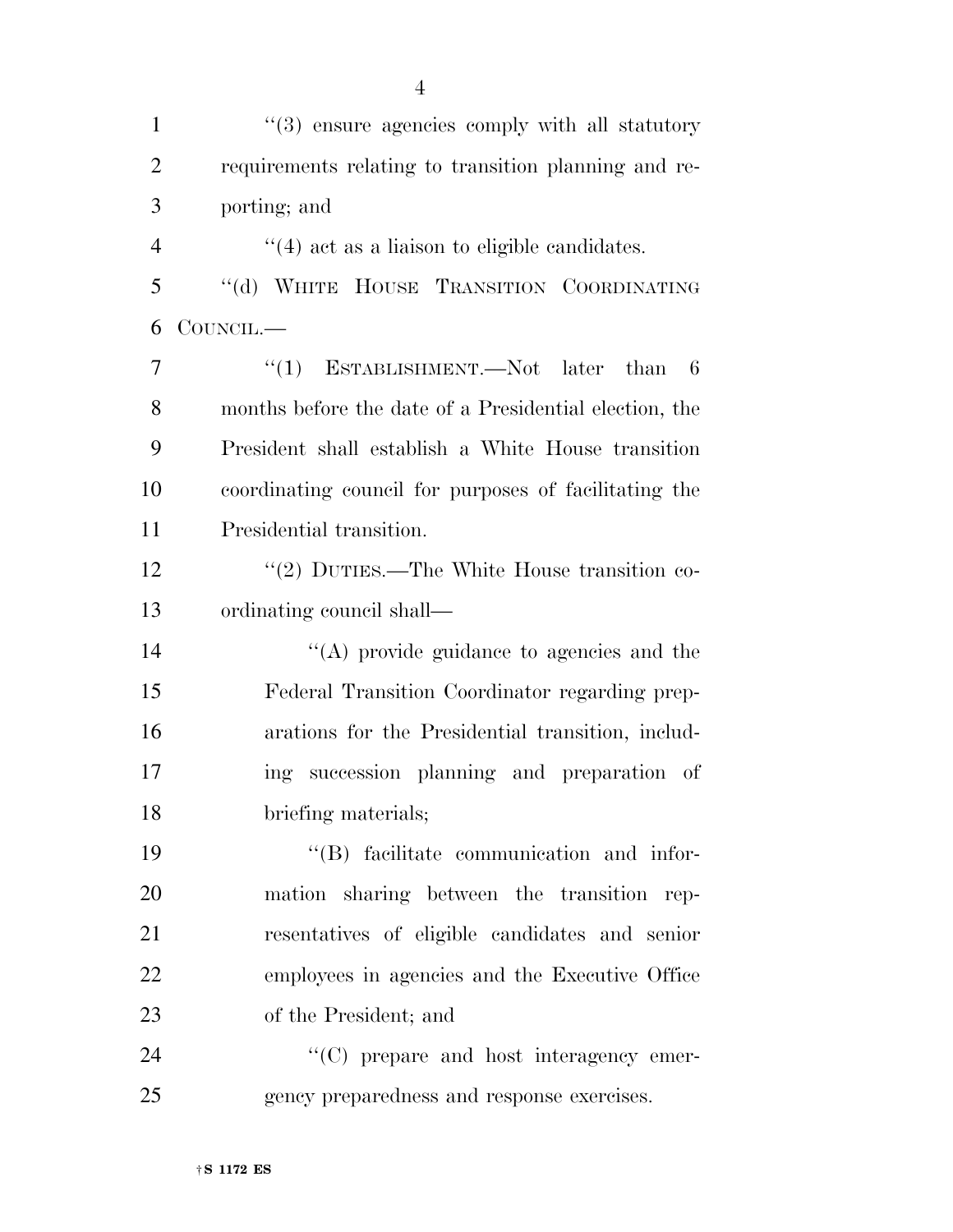1 ''(3) MEMBERSHIP.—The members of the White House transition coordinating council shall in-clude—

 ''(A) senior employees of the Executive branch selected by the President, which may in- clude the Chief of Staff to the President, any Cabinet officer, the Director of the Office of Management and Budget, the Administrator, the Director of the Office of Personnel Manage- ment, the Director of the Office of Government Ethics, and the Archivist of the United States; 12 "(B) the Federal Transition Coordinator;  $\cdot$  (C) the transition representative for each eligible candidate, who shall serve in an advi- sory capacity; and ''(D) any other individual the President de- termines appropriate. 18 "(4) CHAIRPERSON.—The Chairperson of the White House transition coordinating council shall be a senior employee in the Executive Office of the President, designated by the President. 22 "'(e) AGENCY TRANSITION DIRECTORS COUNCIL.— 23 "(1) IN GENERAL.—The President shall estab- lish and operate an agency transition directors coun-cil, which shall—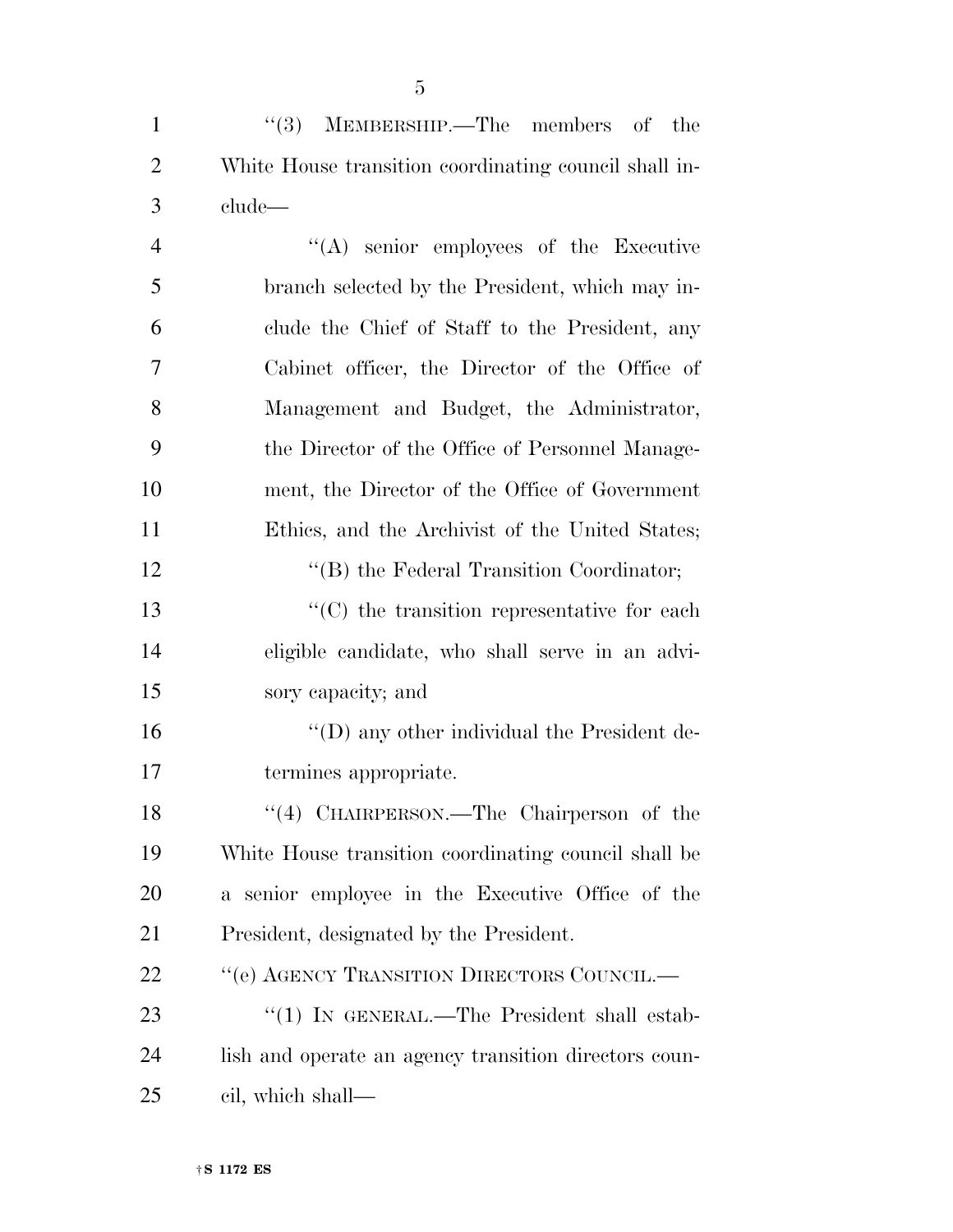| $\mathbf{1}$   | "(A) ensure the Federal Government has               |
|----------------|------------------------------------------------------|
| $\overline{2}$ | an integrated strategy for addressing inter-         |
| 3              | agency challenges and responsibilities around        |
| $\overline{4}$ | Presidential transitions and turnover of non-        |
| 5              | career appointees;                                   |
| 6              | "(B) coordinate transition activities be-            |
| $\overline{7}$ | tween the Executive Office of the President,         |
| 8              | agencies, and the transition team of eligible        |
| 9              | candidates and the President-elect and Vice-         |
| 10             | President-elect; and                                 |
| 11             | "(C) draw on guidance provided by the                |
| 12             | White House transition coordinating council          |
| 13             | and lessons learned from previous Presidential       |
| 14             | transitions in carrying out its duties.              |
| 15             | "(2) DUTIES.—As part of carrying out the re-         |
| 16             | sponsibilities under paragraph (1), the agency tran- |
| 17             | sition directors council shall—                      |
| 18             | "(A) assist the Federal Transition Coordi-           |
| 19             | nator in identifying and carrying out the re-        |
| 20             | sponsibilities of the Federal Transition Coordi-     |
| 21             | nator relating to a Presidential transition;         |
| 22             | "(B) provide guidance to agencies in gath-           |
| 23             | ering briefing materials and information relat-      |
| 24             | ing to the Presidential transition that may be       |
| 25             | requested by eligible candidates;                    |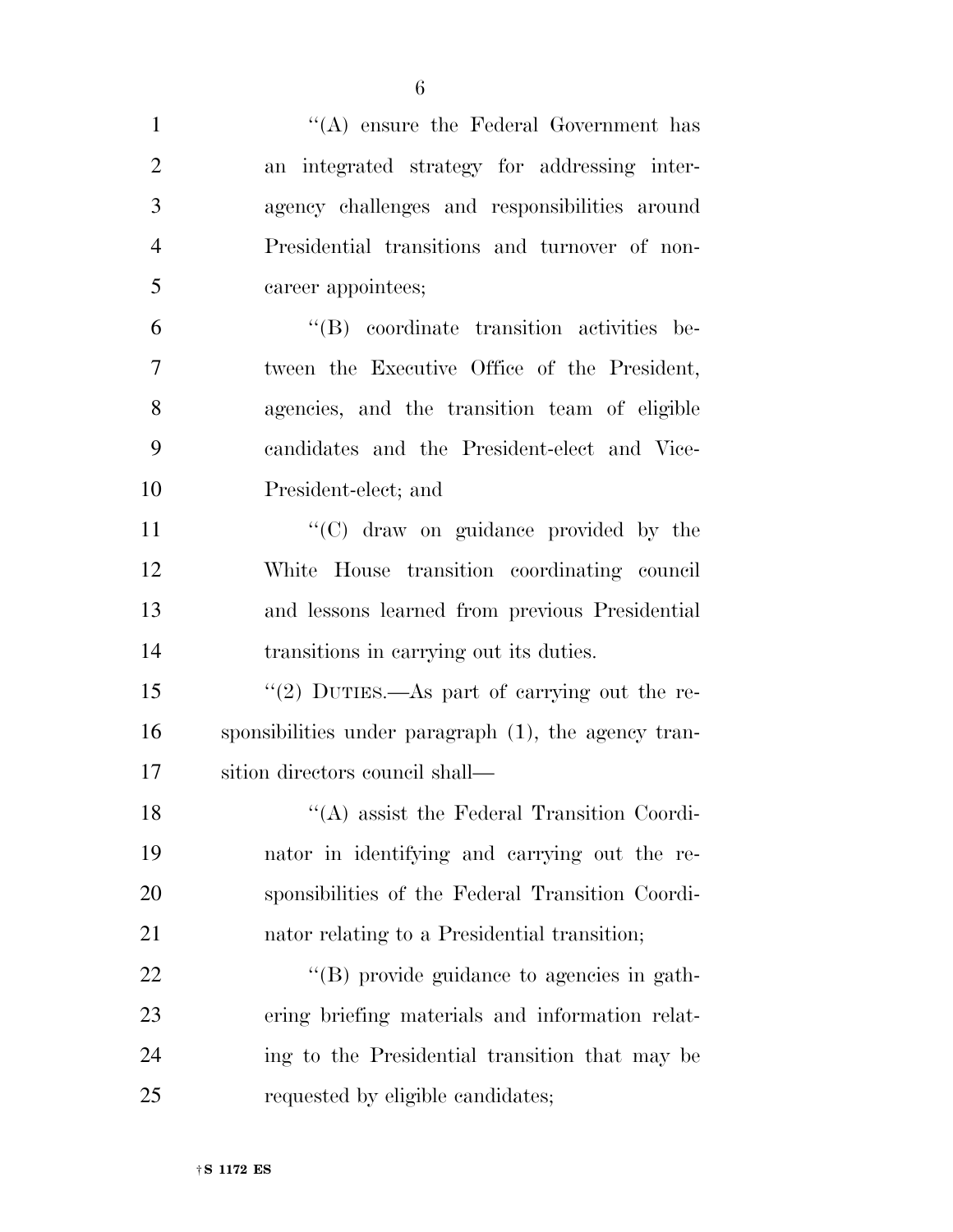| $\mathbf{1}$   | $\lq\lq$ (C) ensure materials and information de- |
|----------------|---------------------------------------------------|
| $\overline{2}$ | scribed in subparagraph (B) are prepared not      |
| 3              | later than November 1 of a year during which      |
| 4              | a Presidential election is held;                  |
| 5              | "(D) ensure agencies adequately prepare           |
| 6              | career employees who are designated to fill non-  |
| 7              | career positions under subsection (f) during a    |
| 8              | Presidential transition; and                      |
| 9              | "(E) consult with the President's Manage-         |
| 10             | ment Council, or any successor thereto, in car-   |
| 11             | rying out the duties of the agency transition di- |
| 12             | rectors council.                                  |
| 13             | "(3) MEMBERSHIP.—The members of the agen-         |
| 14             | cy transition directors council shall include—    |
| 15             | "(A) the Federal Transition Coordinator           |
| 16             | and the Deputy Director for Management of         |
| 17             | the Office of Management and Budget, who          |
| 18             | shall serve as Co-Chairpersons of the agency      |
| 19             | transition directors council;                     |
| 20             | "(B) other senior employees serving in the        |
| 21             | Executive Office of the President, as deter-      |
| 22             | mined by the President;                           |
| 23             | $\lq\lq$ (C) a senior representative from each    |
| 24             | agency described in section $901(b)(1)$ of title  |
| 25             | 31, United States Code, the Office of Personnel   |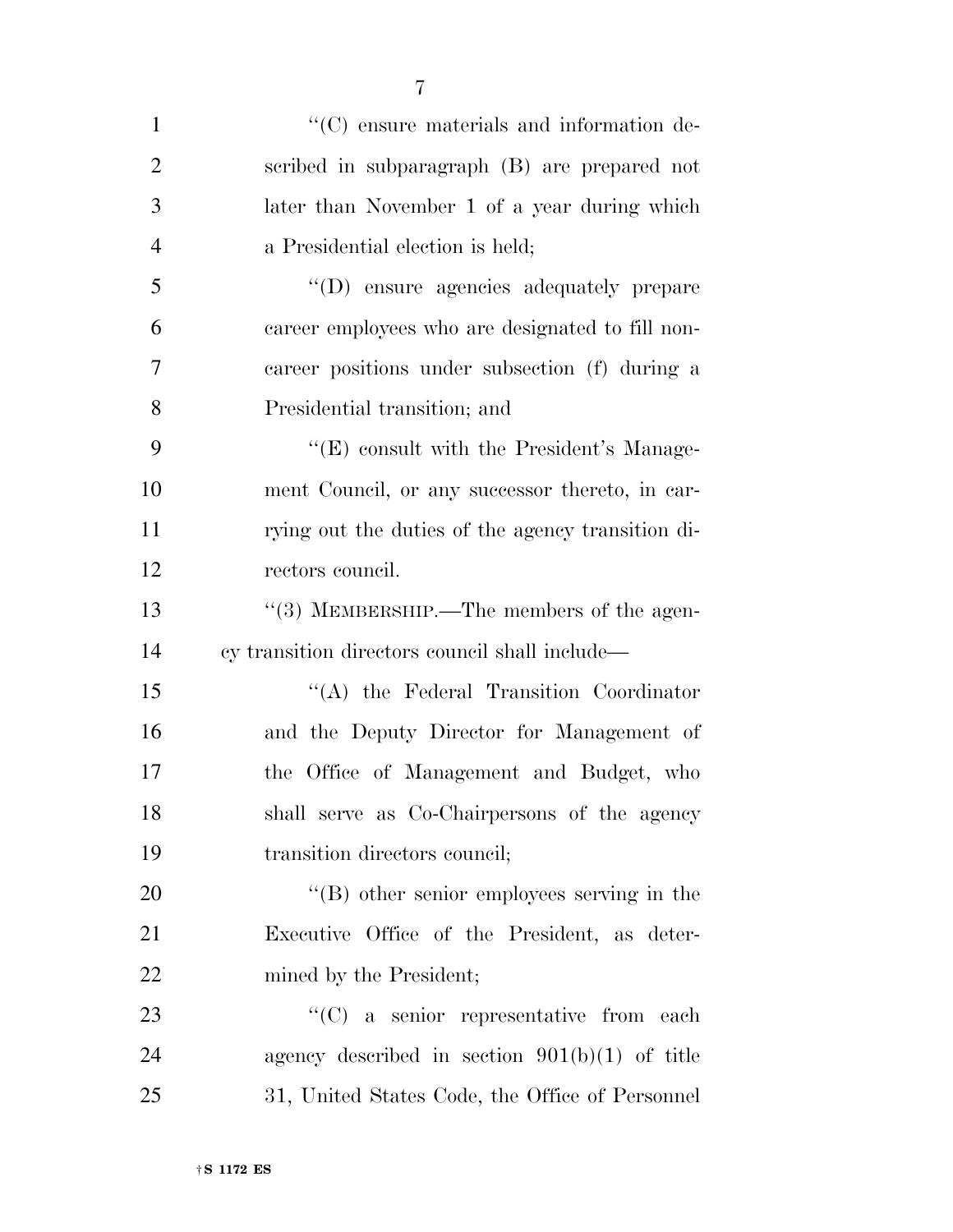| $\mathbf{1}$   | Management, the Office of Government Ethics,        |
|----------------|-----------------------------------------------------|
| $\overline{2}$ | and the National Archives and Records Admin-        |
| 3              | istration whose responsibilities include leading    |
| $\overline{4}$ | Presidential transition efforts within the agen-    |
| 5              | cy;                                                 |
| 6              | $\lq\lq$ (D) a senior representative from any       |
| 7              | other agency determined by the Co-Chair-            |
| 8              | persons to be an agency that has significant re-    |
| 9              | sponsibilities relating to the Presidential transi- |
| 10             | tion process; and                                   |
| 11             | " $(E)$ during a year during which a Presi-         |
| 12             | dential election will be held, a transition rep-    |
| 13             | resentative for each eligible candidate, who shall  |
| 14             | serve in an advisory capacity.                      |
| 15             | "(4) MEETINGS.—The agency transition direc-         |
| 16             | tors council shall meet—                            |
| 17             | "(A) subject to subparagraph $(B)$ , not less       |
| 18             | than once per year; and                             |
| 19             | "(B) during the period beginning on the             |
| 20             | date that is 6 months before a Presidential elec-   |
| 21             | tion and ending on the date on which the Presi-     |
| 22             | dent-elect is inaugurated, on a regular basis as    |
| 23             | necessary to carry out the duties and authori-      |
| 24             | ties of the agency transition directors council.    |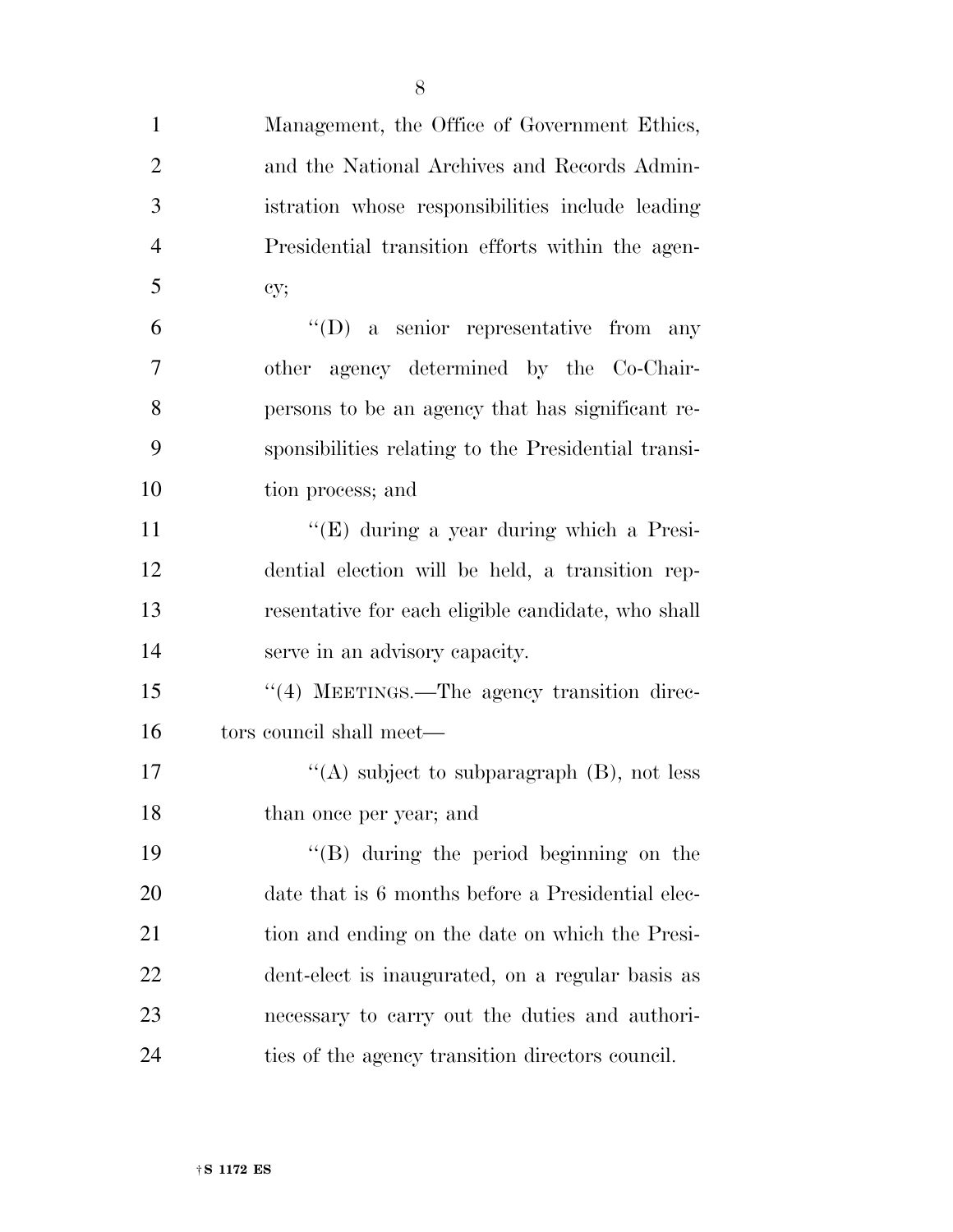''(f) INTERIM AGENCY LEADERSHIP FOR TRANSI-TIONS.—

3 "(1) OVERSIGHT AND IMPLEMENTATION OF TRANSITION.—Not later than 6 months before the date of a Presidential election, the head of each agency shall designate a senior career employee of the agency and a senior career employee of each major component and subcomponent of the agency to oversee and implement the activities of the agen- cy, component, or subcomponent relating to the Presidential transition.

12 "(2) ACTING OFFICERS.—Not later than Sep- tember 15 of a year during which a Presidential election occurs, and in accordance with subchapter III of chapter 33 of title 5, United States Code, for each noncareer position in an agency that the head of the agency determines is critical, the head of the agency shall designate a qualified career employee to serve in the position in an acting capacity if the po-sition becomes vacant.

21 ""(g) MEMORANDUMS OF UNDERSTANDING.—

22 "(1) IN GENERAL.—Not later than November 1 of a year during which a Presidential election oc- curs, the President (acting through the Federal Transition Coordinator) shall, to the maximum ex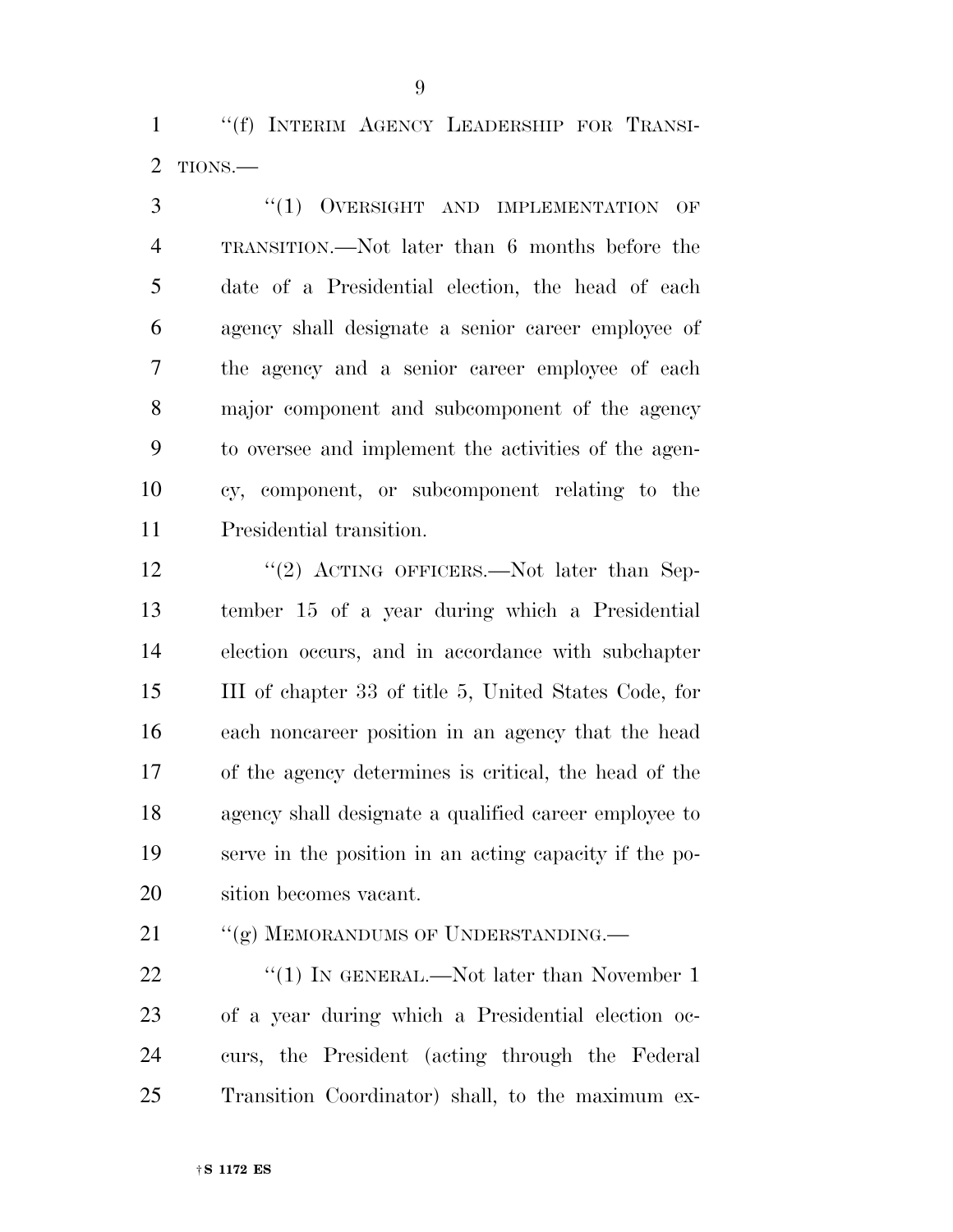tent practicable, negotiate a memorandum of under- standing with the transition representative of each eligible candidate, which shall include, at a min- imum, the conditions of access to employees, facili-ties, and documents of agencies by transition staff.

 ''(2) EXISTING RESOURCES.—To the maximum extent practicable, the memorandums of under- standing negotiated under paragraph (1) shall be based on memorandums of understanding from pre-vious Presidential transitions.

 ''(h) EQUITY IN ASSISTANCE.—Any information or other assistance provided to eligible candidates under this section shall be offered on an equal basis and without re-gard to political affiliation.

"(i) REPORTS.—

 ''(1) IN GENERAL.—The President, acting through the Federal Transition Coordinator, shall submit to the Committee on Oversight and Govern- ment Reform of the House of Representatives and the Committee on Homeland Security and Govern- mental Affairs of the Senate reports describing the activities undertaken by the President and agencies to prepare for the transfer of power to a new Presi-dent.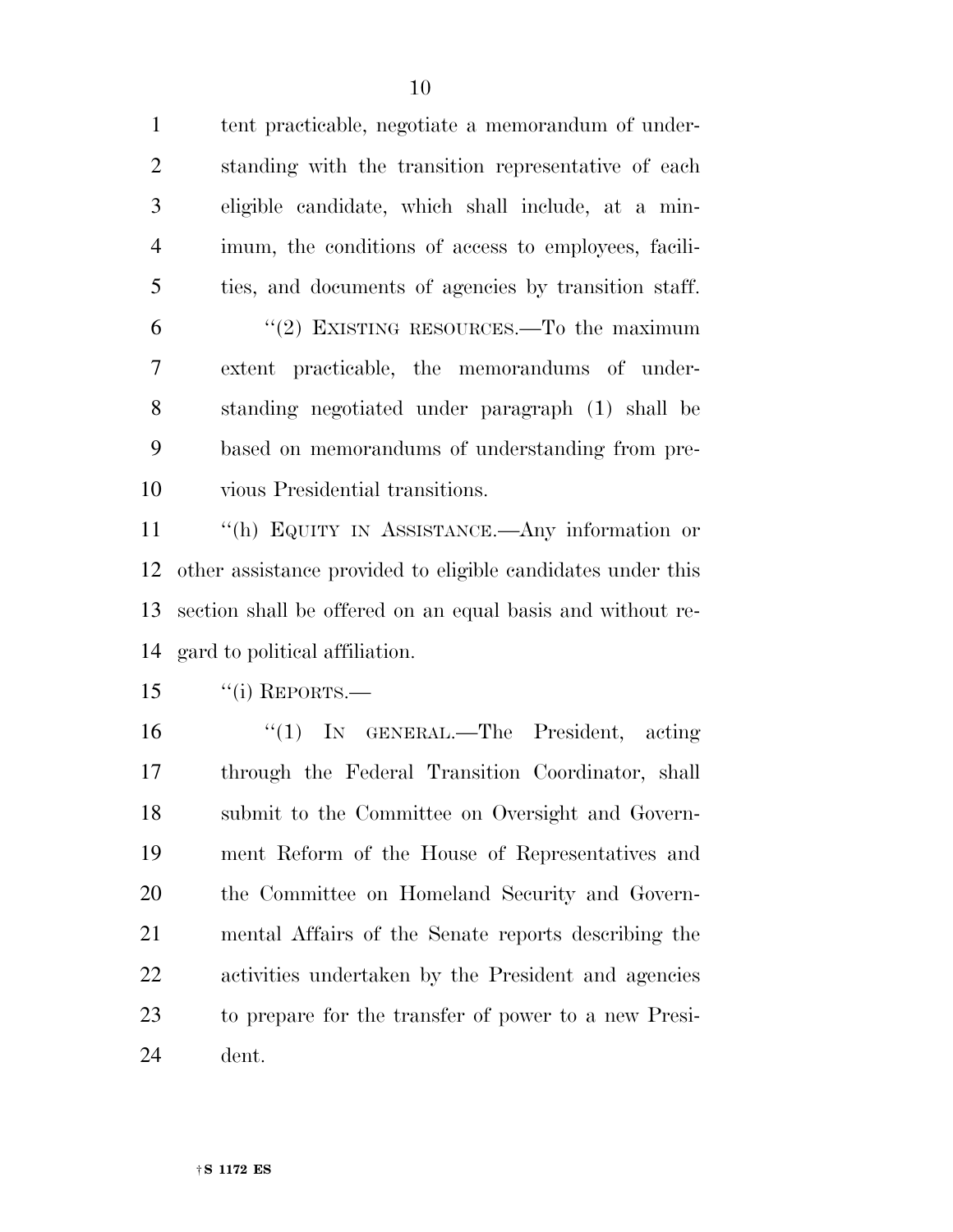| $\mathbf{1}$   | "(2) TIMING.—The reports under paragraph              |
|----------------|-------------------------------------------------------|
| $\overline{2}$ | (1) shall be provided 6 months and 3 months before    |
| 3              | the date of a Presidential election.".                |
| $\overline{4}$ | (b) OTHER IMPROVEMENTS.—Section 3 of the Presi-       |
| 5              | dential Transition Act of 1963 (3 U.S.C. 102 note) is |
| 6              | amended—                                              |
| 7              | $(1)$ in subsection $(a)$ —                           |
| 8              | $(A)$ in paragraph $(8)$ —                            |
| 9              | (i) in subparagraph $(A)(i)$ —                        |
| 10             | (I) by inserting "and during the                      |
| 11             | term of a President" after "during"                   |
| 12             | the transition"; and                                  |
| 13             | (II) by striking "after inaugura-                     |
| 14             | tion"; and                                            |
| 15             | (ii) in subparagraph $(B)$ , by inserting             |
| 16             | "or Executive agencies (as defined in sec-            |
| 17             | tion 105 of title 5, United States Code)"             |
| 18             | before the period; and                                |
| 19             | $(B)$ in paragraph $(10)$ , by inserting "in-         |
| 20             | cluding, to the greatest extent practicable,          |
| 21             | human resource management system software             |
| 22             | compatible with the software used by the in-          |
| 23             | cumbent President and likely to be used by the        |
| 24             | President-elect and Vice President-elect" before      |
| 25             | the period;                                           |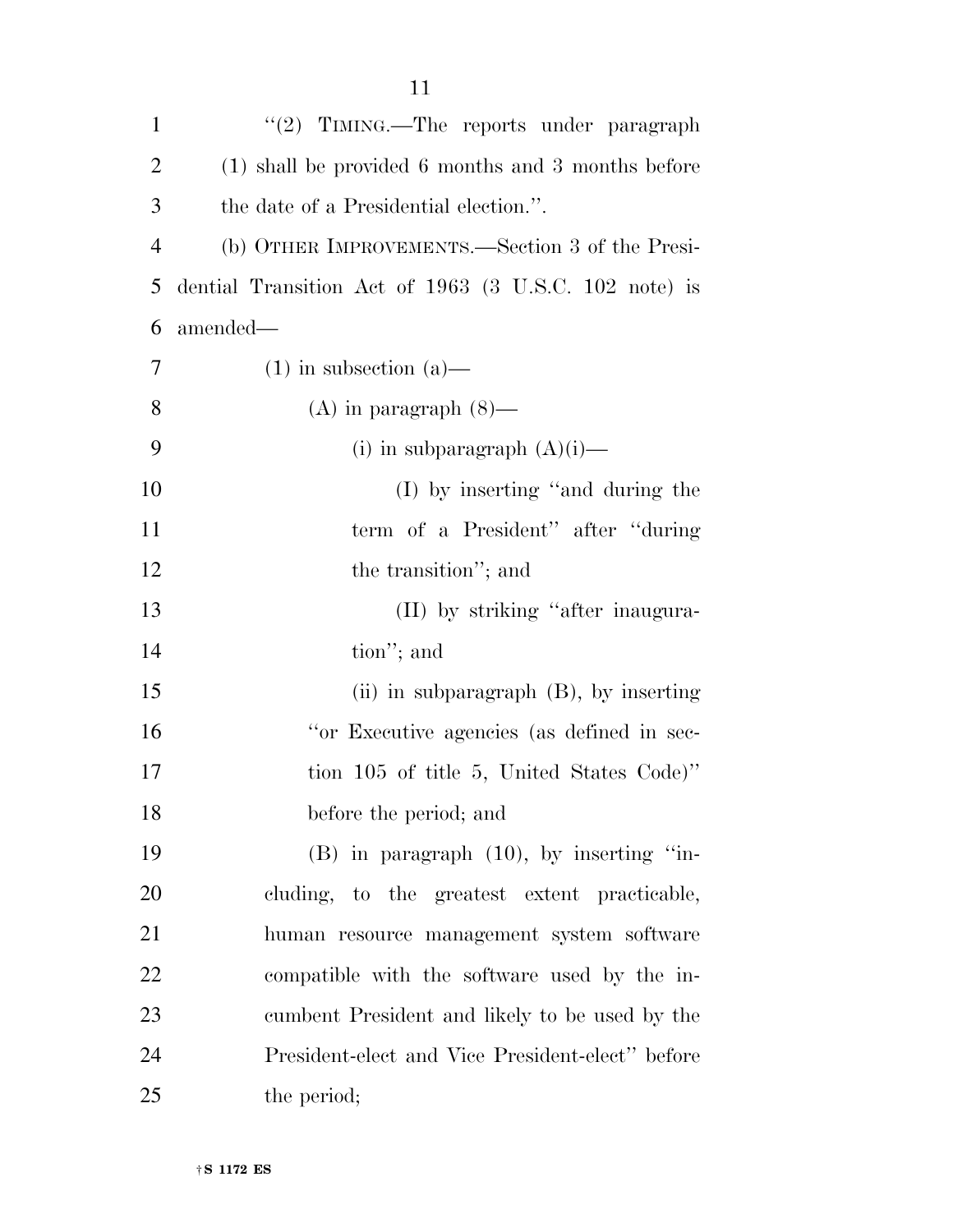| $\mathbf{1}$   | $(2)$ in subsection (b) $(2)$ , by striking "30 days"         |
|----------------|---------------------------------------------------------------|
| $\overline{2}$ | and inserting "180 days";                                     |
| 3              | $(3)$ in subsection $(g)$ , by inserting "except for          |
| $\overline{4}$ | activities under subsection $(a)(8)(A)$ ," before "there"     |
| 5              | shall be no"; and                                             |
| 6              | $(4)$ in subsection $(h)(2)$ , by adding at the end           |
| 7              | the following:                                                |
| 8              | "(D) An eligible candidate shall have a right to the          |
| 9              | services and facilities described in this paragraph until the |
| 10             | date on which the Administrator is able to determine the      |
| 11             | apparent successful candidates for the office of President    |
| 12             | and Vice President.".                                         |
| 13             | (c) TECHNICAL AND CONFORMING AMENDMENTS.-                     |
| 14             | (1) Section 3 of the Pre-Election Presidential                |
| 15             | Transition Act of 2010 (3 U.S.C. 102 note) is re-             |
| 16             | pealed.                                                       |
| 17             | $(2)$ The Presidential Transition Act of 1963 (3)             |
| 18             | U.S.C. 102 note) is amended—                                  |
| 19             | $(A)$ in section 3—                                           |
| 20             | (i) in subsection $(a)(4)(B)$ , by striking                   |
| 21             | "section $6$ " and inserting "section $7$ ";                  |
| 22             | (ii) in subsection (b), in the matter                         |
| 23             | preceding paragraph $(1)$ , by striking "sec-                 |
| 24             | tion 3 of this Act" and inserting "this sec-                  |
| 25             | tion"; and                                                    |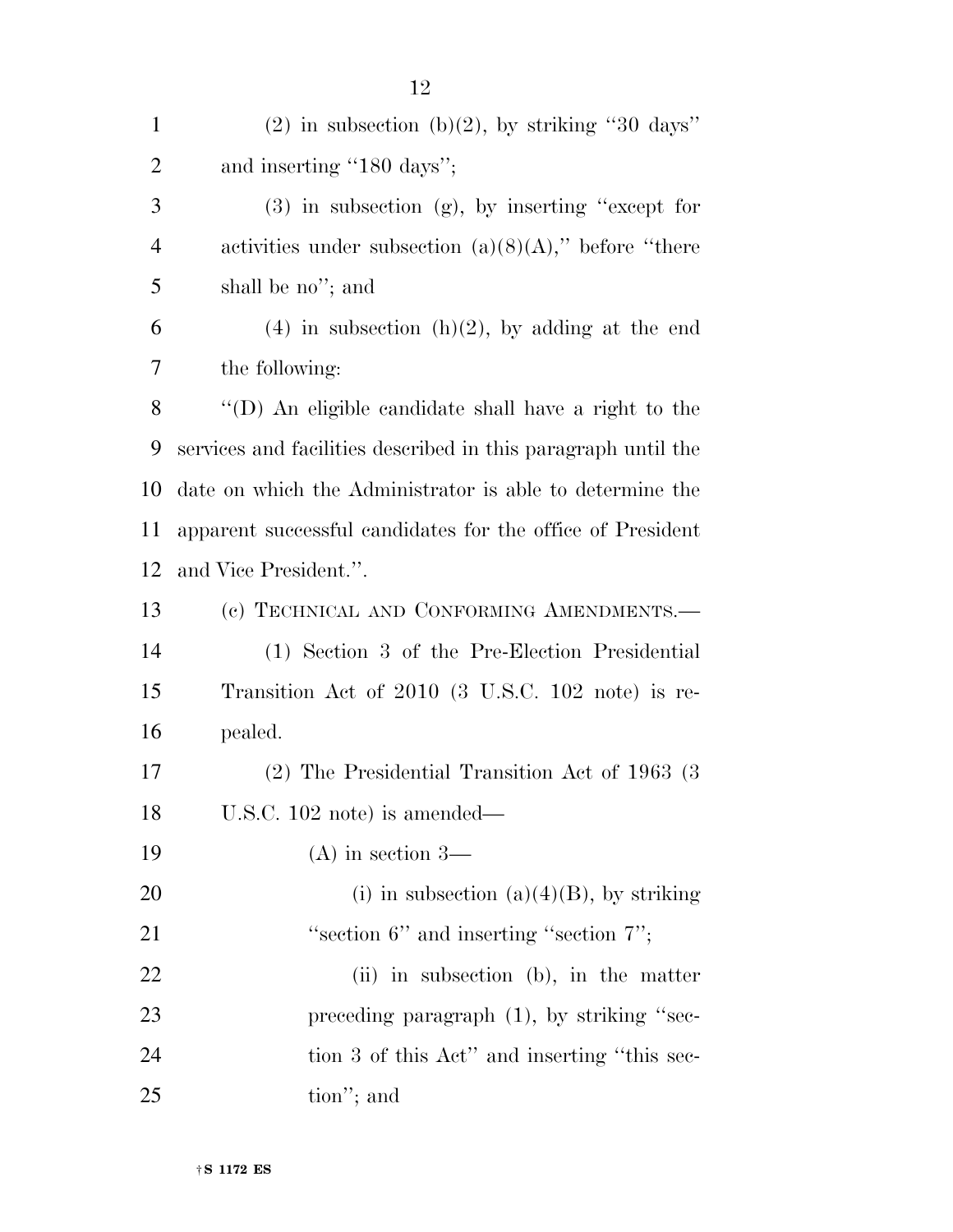| $\mathbf{1}$   | (iii) in subsection $(h)(3)(B)(iii)$ , by             |
|----------------|-------------------------------------------------------|
| $\overline{2}$ | striking "section 5" each place it appears            |
| 3              | and inserting "section 6";                            |
| $\overline{4}$ | $(B)$ in section 6, as redesignated by sub-           |
| 5              | section (a) of this section, by striking "section     |
| 6              | $6(a)(1)$ " each place it appears and inserting       |
| 7              | "section $7(a)(1)$ "; and                             |
| 8              | (C) in section $(7)(a)(2)$ , as redesignated by       |
| 9              | subsection (a) of this section, by striking "sec-     |
| 10             | tion 4" and inserting "section 5".                    |
| 11             | $(3)$ Section $8331(1)(K)$ of title 5, United States  |
| 12             | Code, is amended by striking "section 4" and insert-  |
| 13             | ing "section 5".                                      |
| 14             | (4) Section $8701(a)(10)$ of title 5, United          |
| 15             | States Code, is amended by striking "section 4" and   |
| 16             | inserting "section 5".                                |
| 17             | $(5)$ Section 8901(1)(I) of title 5, United States    |
| 18             | Code, is amended by striking "section 4" and insert-  |
| 19             | ing "section 5".                                      |
| 20             | SEC. 3. NATIONAL ARCHIVES PRESIDENTIAL TRANSITION.    |
| 21             | Section $2203(g)$ of title 44, United States Code, is |
| 22             | amended—                                              |
| 23             | $(1)$ by redesignating paragraph $(3)$ as para-       |
| 24             | $graph(4)$ ; and                                      |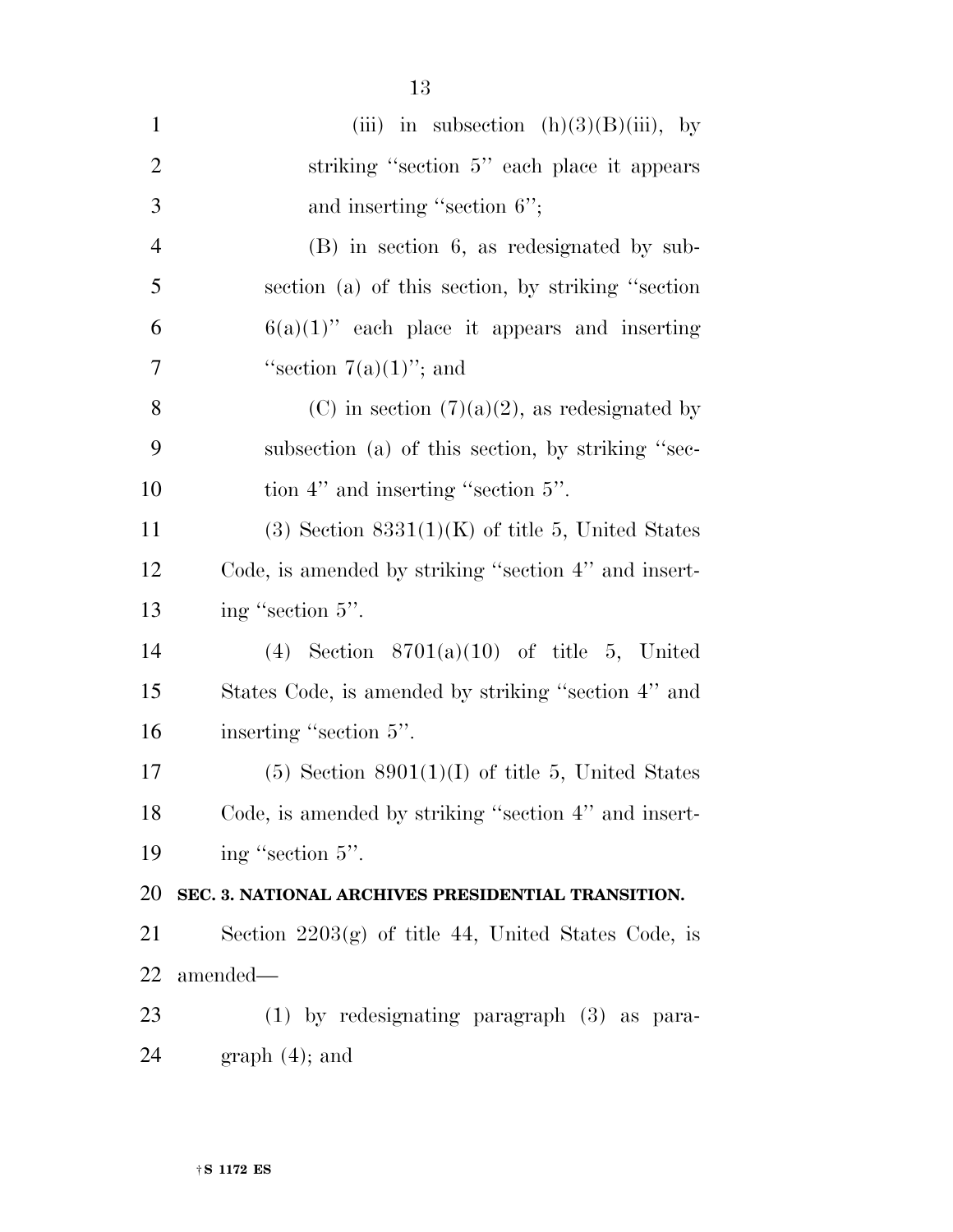(2) by inserting after paragraph (2) the fol- lowing: 3 ''(3) When the President considers it prac- ticable and in the public interest, the President shall include in the President's budget transmitted to Congress, for each fiscal year in which the term of office of the President will expire, such funds as may be necessary for carrying out the authorities of this subsection.''. **SEC. 4. REPORTS ON POLITICAL APPOINTEES APPOINTED TO NONPOLITICAL PERMANENT POSITIONS.**  (a) DEFINITIONS.—In this section— (1) the term ''agency'' has the meaning given the term ''Executive agency'' in section 105 of title

15 5, United States Code;

 (2) the term ''covered civil service position'' means a position in the civil service (as defined in section 2101 of title 5, United States Code) that is not—

- (A) a temporary position; or
- (B) a political position;

 (3) the term ''former political appointee'' means an individual who—

 (A) is not serving in an appointment to a political position; and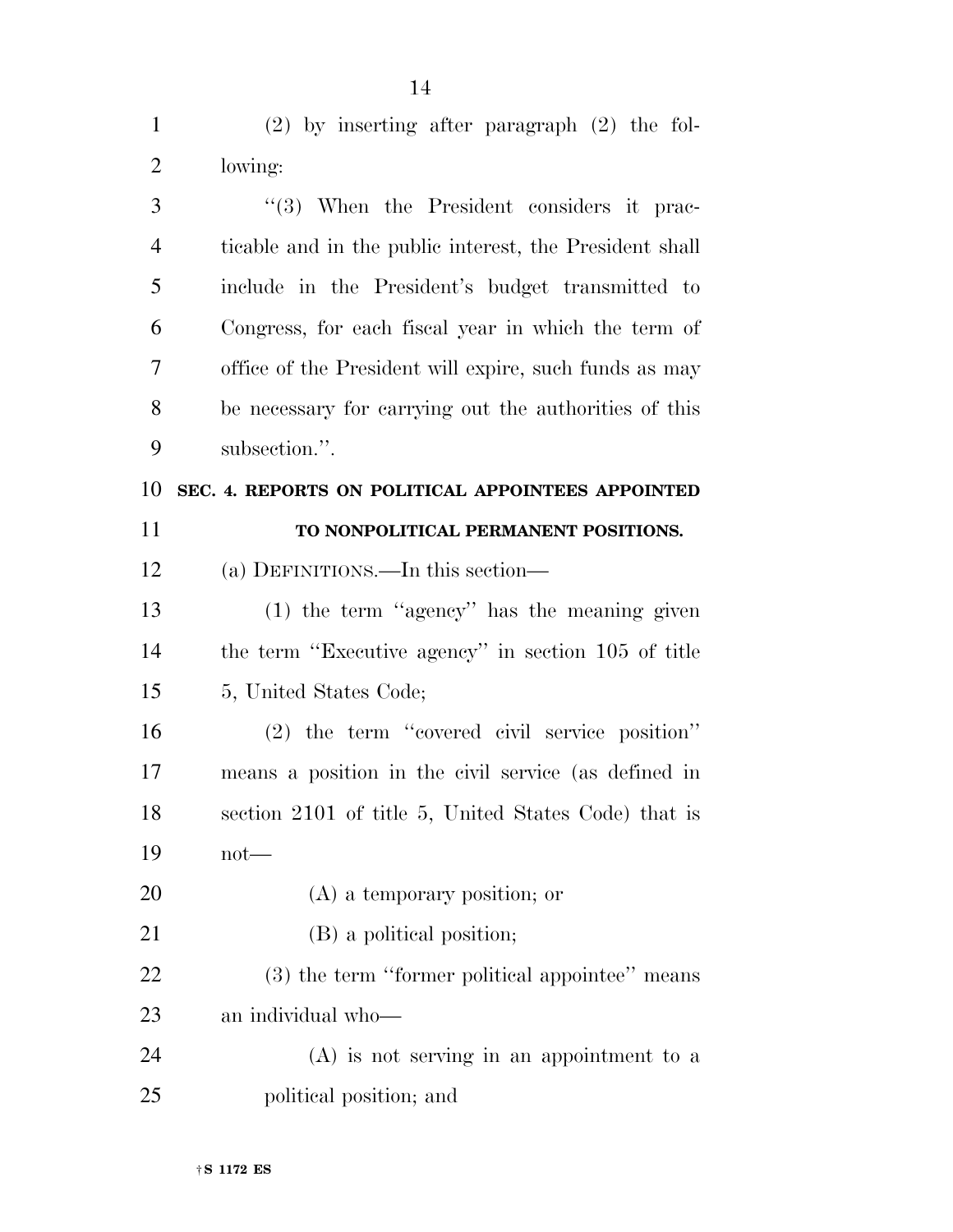| $\mathbf{1}$   | (B) served as a political appointee during            |
|----------------|-------------------------------------------------------|
| $\overline{2}$ | the 5-year period ending on the date of the re-       |
| 3              | quest for an appointment to a covered civil           |
| $\overline{4}$ | service position in any agency;                       |
| 5              | $(4)$ the term "political appointee" means an in-     |
| 6              | dividual serving in an appointment to a political po- |
| 7              | sition; and                                           |
| 8              | $(5)$ the term "political position" means—            |
| 9              | (A) a position described under sections               |
| 10             | 5312 through 5316 of title 5, United States           |
| 11             | Code (relating to the Executive Schedule);            |
| 12             | (B) a noncareer appointment in the Senior             |
| 13             | Executive Service, as defined under paragraph         |
| 14             | $(7)$ of section 3132(a) of title 5, United States    |
| 15             | Code; or                                              |
| 16             | (C) a position in the executive branch of             |
| 17             | the Government of a confidential or policy-de-        |
| 18             | termining character under schedule C of sub-          |
| 19             | part C of part 213 of title 5, Code of Federal        |
| 20             | Regulations.                                          |
| 21             | (b) REPORTING ON CURRENT OR RECENT POLITICAL          |
| 22             | APPOINTEES APPOINTED TO COVERED CIVIL SERVICE         |
| 23             | POSITIONS.—The Director of the Office of Personnel    |
| 24             | Management shall submit to the Committee on Homeland  |

Security and Governmental Affairs of the Senate and the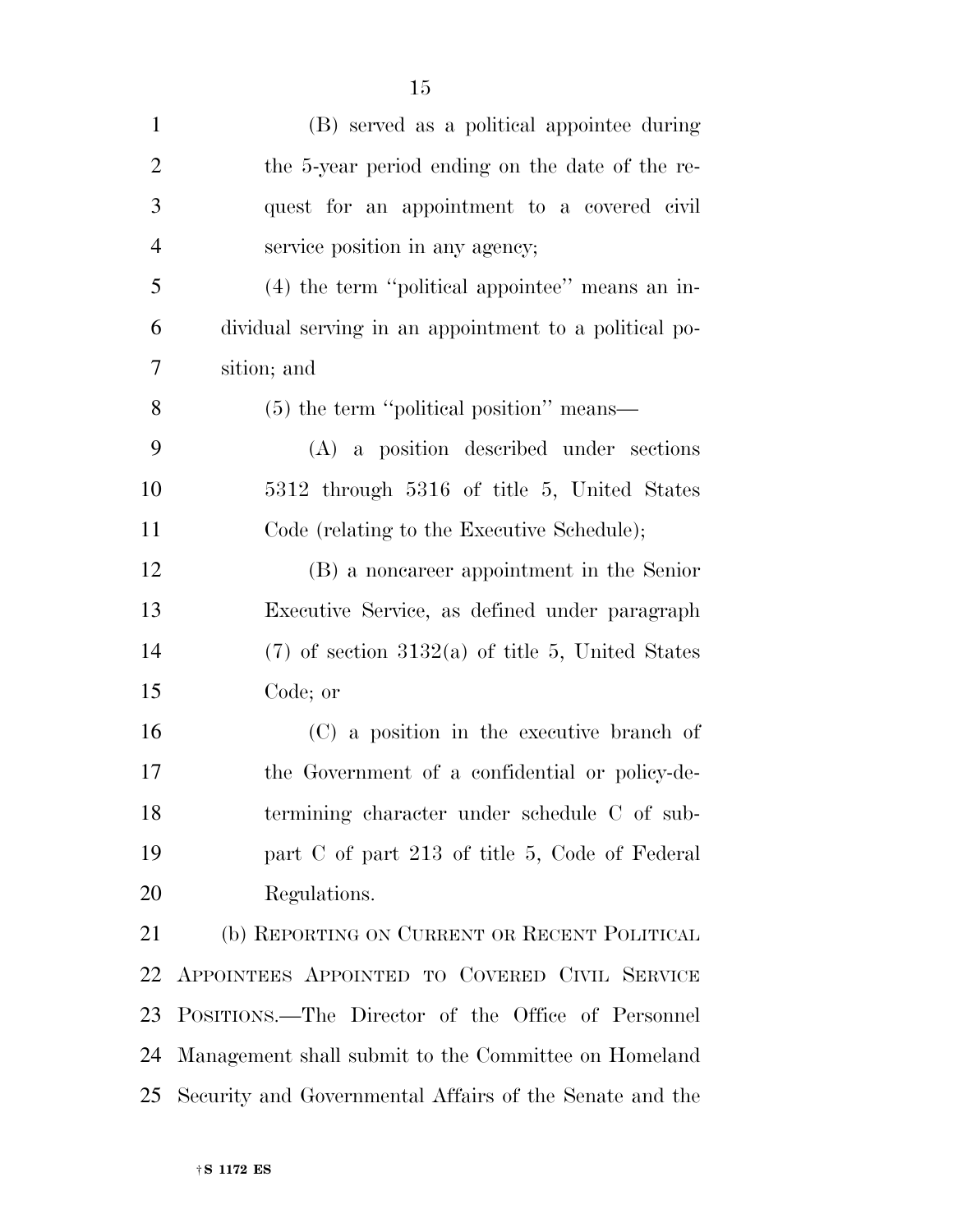Committee on Oversight and Government Reform of the House of Representatives a quarterly report regarding re- quests by agencies to appoint political appointees or former political appointees to covered civil service posi-tions, which shall—

 (1) for each request by an agency that a polit- ical appointee be appointed to a covered civil service position during the period covered by the quarterly report, provide—

 (A) the date on which the request was re-ceived by the Office of Personnel Management;

 (B) subject to subsection (c), the name of the individual and the political position held by the individual, including title, office, and agen-cy;

 (C) the date on which the individual was first appointed to a political position in the agency in which the individual is serving as a political appointee;

 (D) the grade and rate of basic pay for the 21 individual as a political appointee;

 (E) the proposed covered civil service posi- tion, including title, office, and agency, and the proposed grade and rate of basic pay for the in-dividual;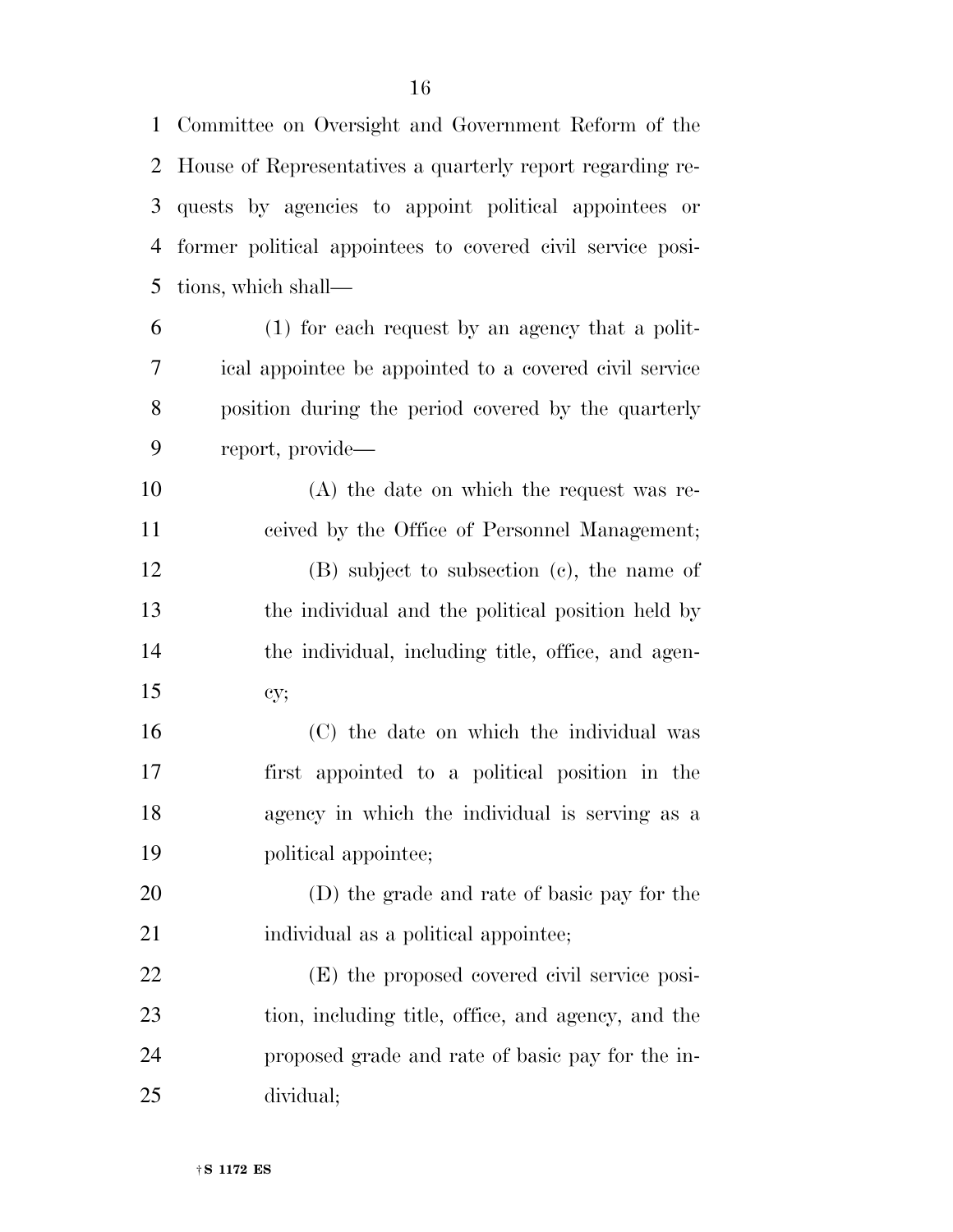| $\mathbf{1}$   | (F) whether the Office of Personnel Man-            |
|----------------|-----------------------------------------------------|
| $\overline{2}$ | agement approved or denied the request; and         |
| 3              | (G) the date on which the individual was            |
| $\overline{4}$ | appointed to a covered civil service position, if   |
| 5              | applicable; and                                     |
| 6              | $(2)$ for each request by an agency that a former   |
| 7              | political appointee be appointed to a covered civil |
| 8              | service position during the period covered by the   |
| 9              | quarterly report, provide—                          |
| 10             | $(A)$ the date on which the request was re-         |
| 11             | ceived by the Office of Personnel Management;       |
| 12             | (B) subject to subsection (c), the name of          |
| 13             | the individual and the political position held by   |
| 14             | the individual, including title, office, and agen-  |
| 15             | cy;                                                 |
| 16             | (C) the date on which the individual was            |
| 17             | first appointed to any political position;          |
| 18             | (D) the grade and rate of basic pay for the         |
| 19             | individual as a political appointee;                |
| 20             | date<br>on which the individual<br>(E)<br>the       |
| 21             | ceased to serve in a political position;            |
| 22             | (F) the proposed covered civil service posi-        |
| 23             | tion, including title, office, and agency, and the  |
| 24             | proposed grade and rate of basic pay for the in-    |
| 25             | dividual;                                           |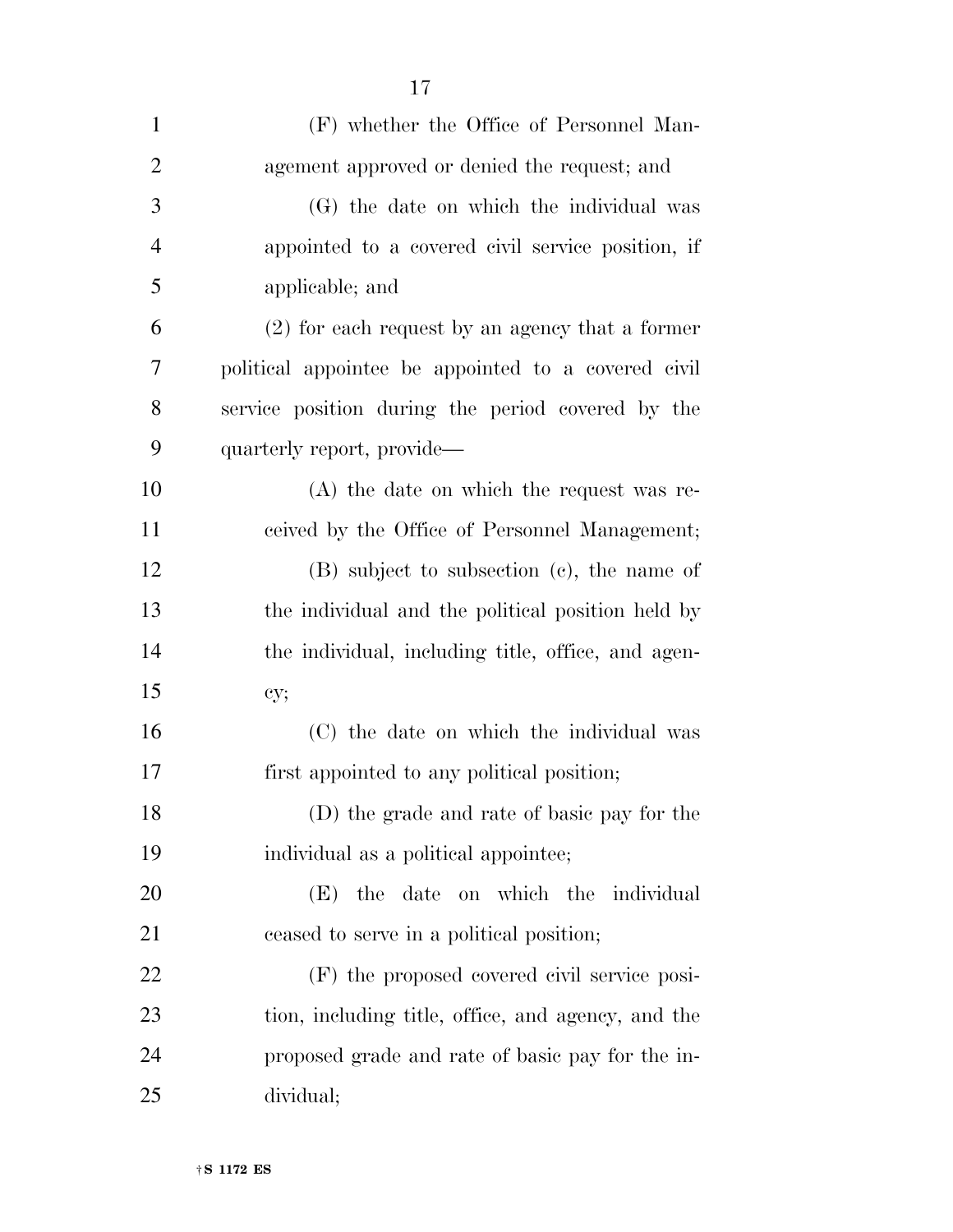| $\mathbf{1}$   | (G) whether the Office of Personnel Man-                 |
|----------------|----------------------------------------------------------|
| $\overline{2}$ | agement approved or denied the request; and              |
| 3              | (H) the date on which the individual was                 |
| $\overline{4}$ | first appointed to a covered civil service posi-         |
| 5              | tion, if applicable.                                     |
| 6              | (c) NAMES AND TITLES OF CERTAIN APPOINTEES.-             |
| 7              | If determined appropriate by the Director of the Office  |
| 8              | of Personnel Management, a report submitted under sub-   |
| 9              | section (b) may exclude the name or title of a political |
| 10             | appointee or former political appointee—                 |
| 11             | $(1)$ who-                                               |
| 12             | $(A)$ was requested to be appointed to a                 |
| 13             | covered civil service position; and                      |
| 14             | (B) was not appointed to a covered civil                 |
| 15             | service position; or                                     |
| 16             | $(2)$ relating to whom a request to be appointed         |
| 17             | to a covered civil service position is pending at the    |
| 18             | end of the period covered by that report.                |
| 19             | SEC. 5. REPORT ON REGULATIONS PROMULGATED NEAR           |
| 20             | THE END OF PRESIDENTIAL TERMS.                           |
| 21             | (a) DEFINITIONS.—In this section—                        |
| 22             | (1) the term "covered presidential transition pe-        |
| 23             | riod" means—                                             |
| 24             | $(A)$ the 120-day period ending on January               |
| 25             | 20, 1993.                                                |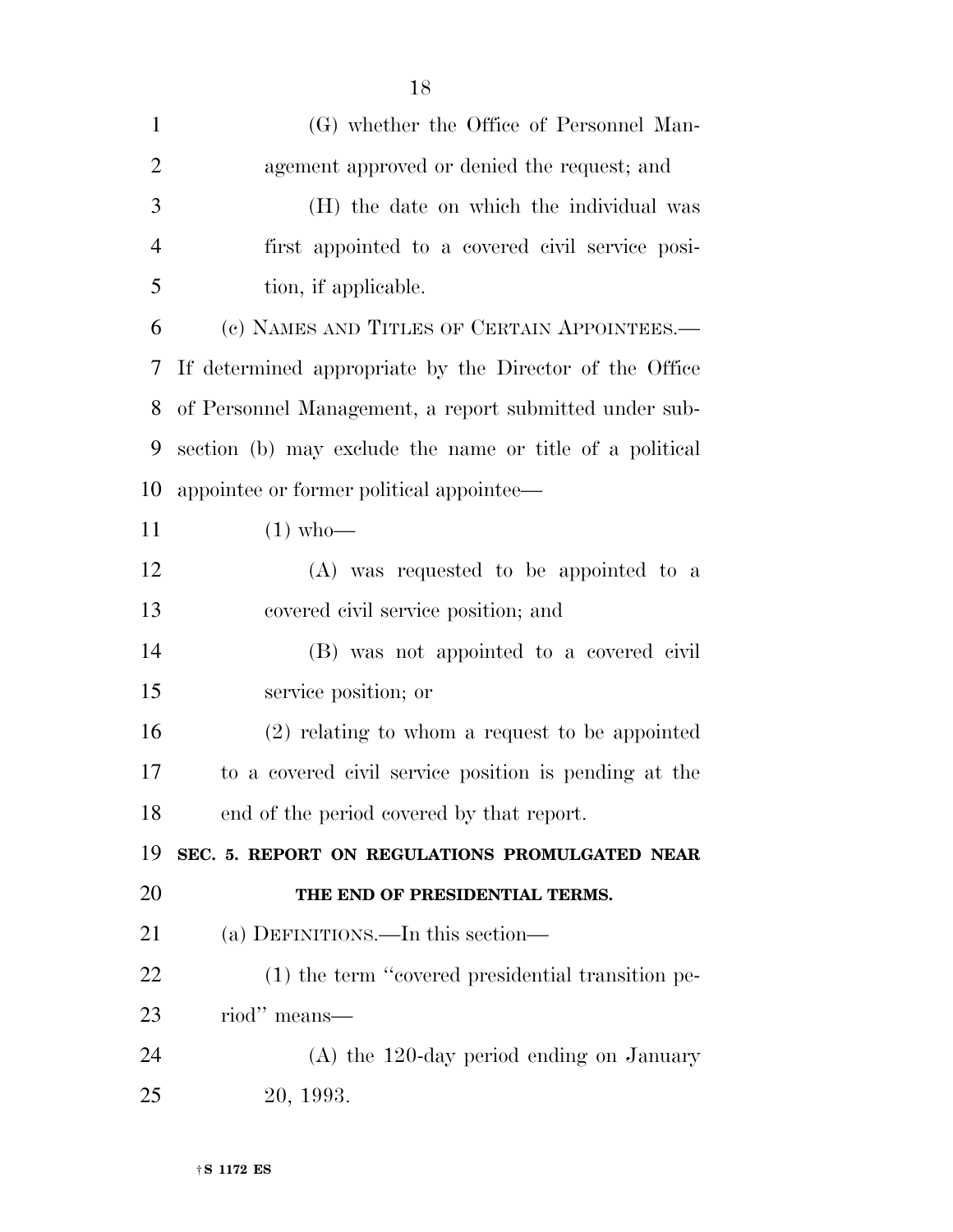| $\mathbf{1}$   | (B) the 120-day period ending on January                 |
|----------------|----------------------------------------------------------|
| $\overline{2}$ | 20, 2001;                                                |
| 3              | (C) the 120-day period ending on January                 |
| $\overline{4}$ | 20, 2009; and                                            |
| 5              | (D) the 120-day period ending on January                 |
| 6              | 20, 2017;                                                |
| 7              | (2) the term "covered regulation" means a final          |
| 8              | regulation promulgated by an Executive department;       |
| 9              | and                                                      |
| 10             | (3) the term "Executive department" has the              |
| 11             | meaning given that term under section 101 of title       |
| 12             | 5, United States Code.                                   |
| 13             | $(b)$ REPORTS.—                                          |
| 14             | (1) IN GENERAL.—The Comptroller General of               |
| 15             | the United States shall submit to the Committee on       |
| 16             | Homeland Security and Governmental Affairs of the        |
| 17             | Senate and the Committee on Oversight and Govern-        |
| 18             | ment Reform of the House of Representatives a re-        |
| 19             | port regarding covered regulations promulgated dur-      |
| 20             | ing the covered presidential transition periods de-      |
| 21             | scribed in subparagraph $(A)$ , $(B)$ , or $(C)$ of sub- |
| 22             | section $(a)(1)$ .                                       |
| 23             | (2)<br>NEXT<br>PRESIDENTIAL TRANSITION.—The              |
| 24             | Comptroller General of the United States shall sub-      |
| 25             | mit to the Committee on Homeland Security and            |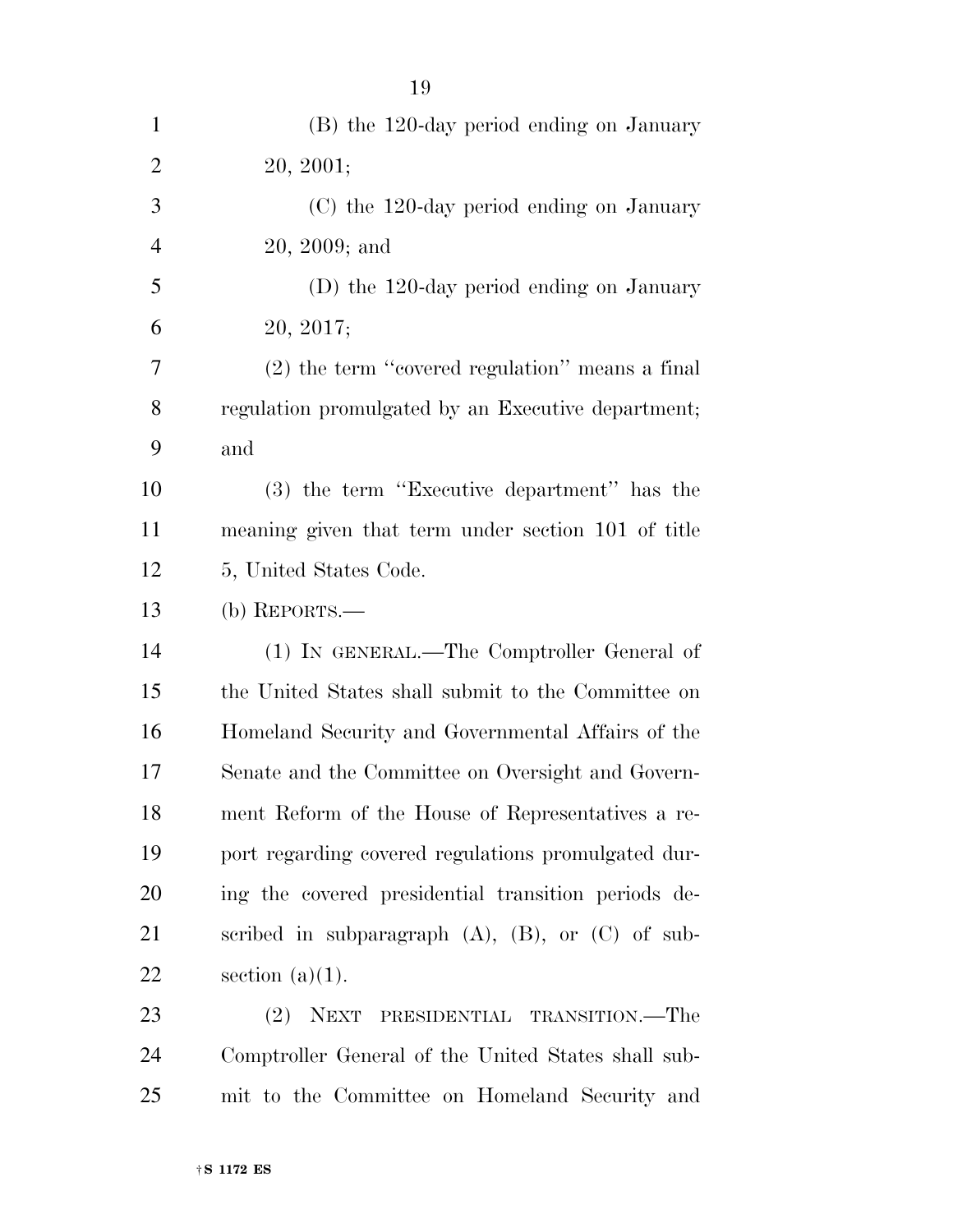Governmental Affairs of the Senate and the Com- mittee on Oversight and Government Reform of the House of Representatives a report regarding covered regulations promulgated during the covered presi- dential transition period described in subsection 6 (a)(1)(D).

 (3) CONTENTS OF REPORTS.—The reports re- quired under paragraphs (1) and (2) shall, for each covered presidential transition period covered by the report—

 (A) compare the number, scope, and cost (if possible) of, and type of rulemaking proce- dure used for, covered regulations promulgated during the covered presidential transition period to the number, scope, and cost of, and type of rulemaking procedure used for, covered regula- tions promulgated during the 120-day periods ending on January 20 of each year after 1988, 19 other than 1993, 2001, and 2009;

 (B) determine the statistical significance of any differences identified under subparagraph (A) and whether and to what extent such dif-ferences indicate any patterns;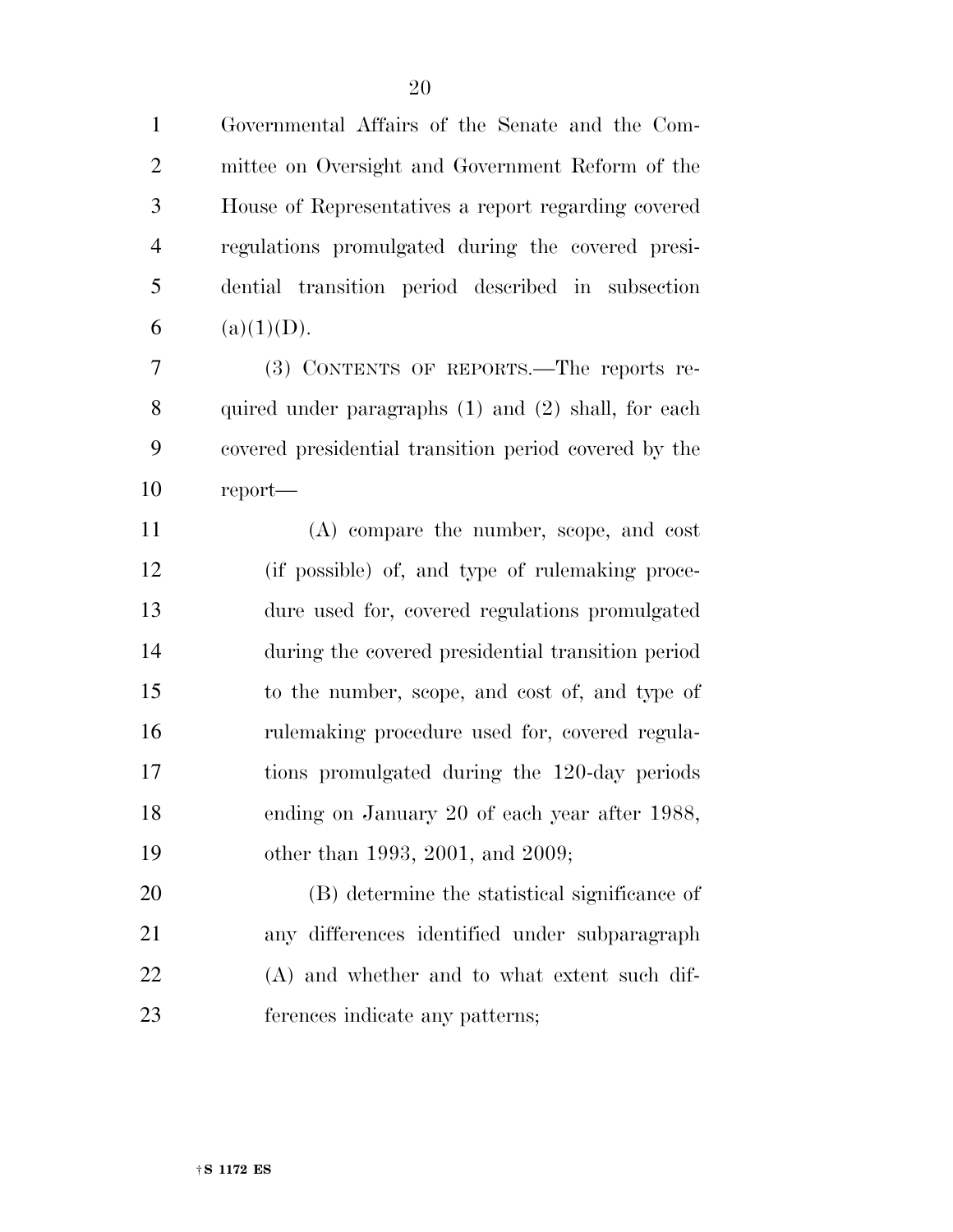| $\mathbf{1}$   | (C) evaluate the size, scope, and effect of           |
|----------------|-------------------------------------------------------|
| $\overline{2}$ | the covered regulations promulgated during the        |
| 3              | covered presidential transition period; and           |
| $\overline{4}$ | (D) assess the extent to which the regu-              |
| 5              | larly required processes for the promulgation of      |
| 6              | covered regulations were followed during the          |
| 7              | covered presidential transition period, including     |
| 8              | compliance with the requirements under—               |
| 9              | (i) chapter 8 of title 5, United States               |
| 10             | Code (commonly known as the "Congres-                 |
| 11             | sional Review Act");                                  |
| 12             | (ii) the Small Business Regulatory                    |
| 13             | Enforcement Fairness Act of 1996 (5                   |
| 14             | U.S.C. $601$ note);                                   |
| 15             | (iii) chapter 6 of title 5, United States             |
| 16             | Code (commonly known as the "Regulatory"              |
| 17             | Flexibility Act''); and                               |
| 18             | (iv) chapter 35 of title 44, United                   |
| 19             | States Code (commonly known as the "Pa-               |
| 20             | perwork Reduction Act'').                             |
| 21             | SEC. 6. ANALYSIS OF THREATS AND VULNERABILITIES.      |
| 22             | (a) IN GENERAL.—Not later than February 15,           |
| 23             | 2016, the Secretary of Homeland Security shall submit |
| 24             | to Congress a report analyzing the threats<br>and     |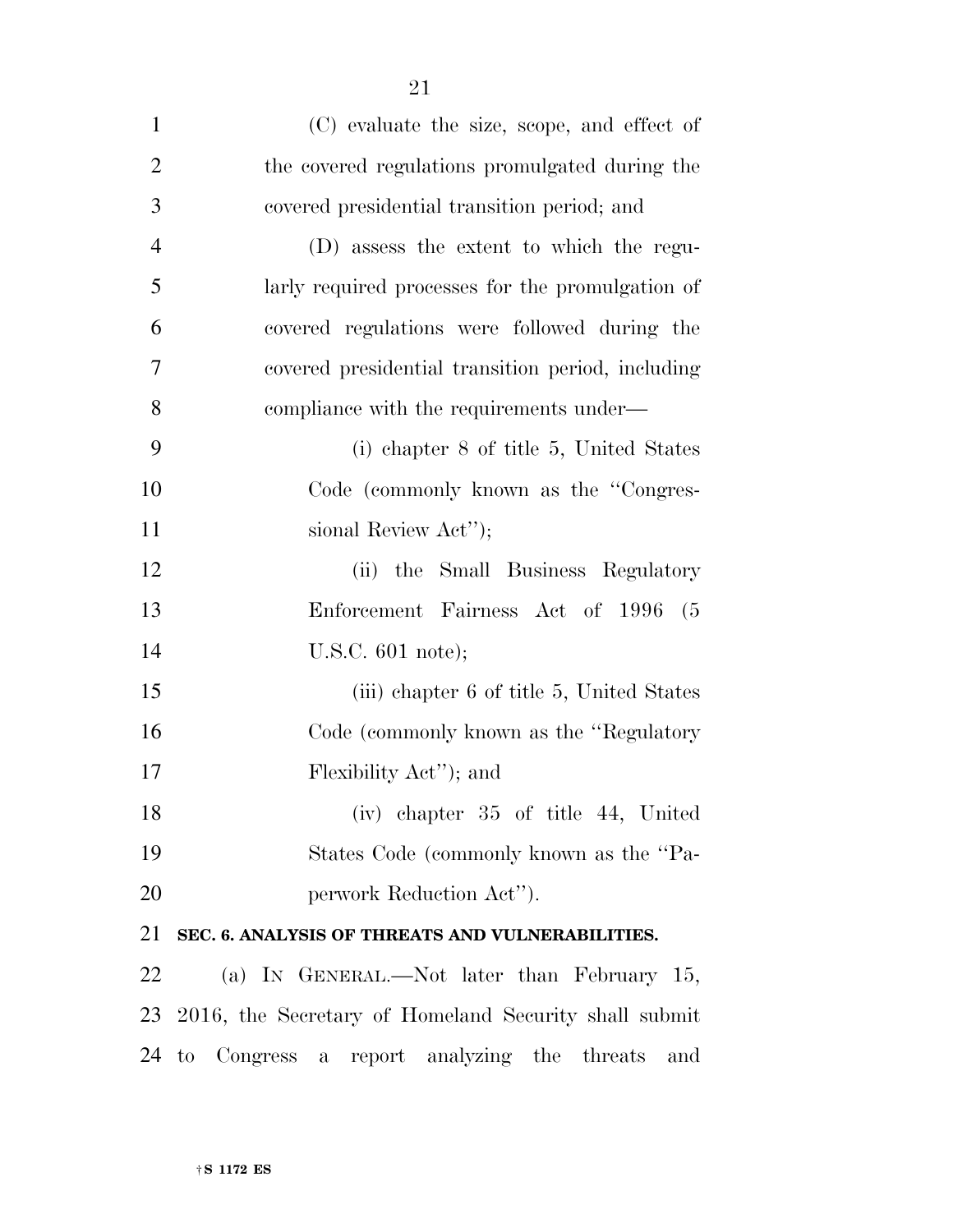vulnerabilities facing the United States during a presi-dential transition, which—

 (1) shall identify and discuss vulnerabilities re- lated to border security and threats related to ter- rorism, including from weapons of mass destruction; (2) shall identify steps being taken to address the threats and vulnerabilities during a presidential transition; and (3) may include recommendations for actions by components and agencies within the Department of Homeland Security. (b) FORM.—The report submitted under subsection (a) shall be prepared in unclassified form, but may contain a classified annex. Passed the Senate July 30, 2015.

Attest:

*Secretary.*